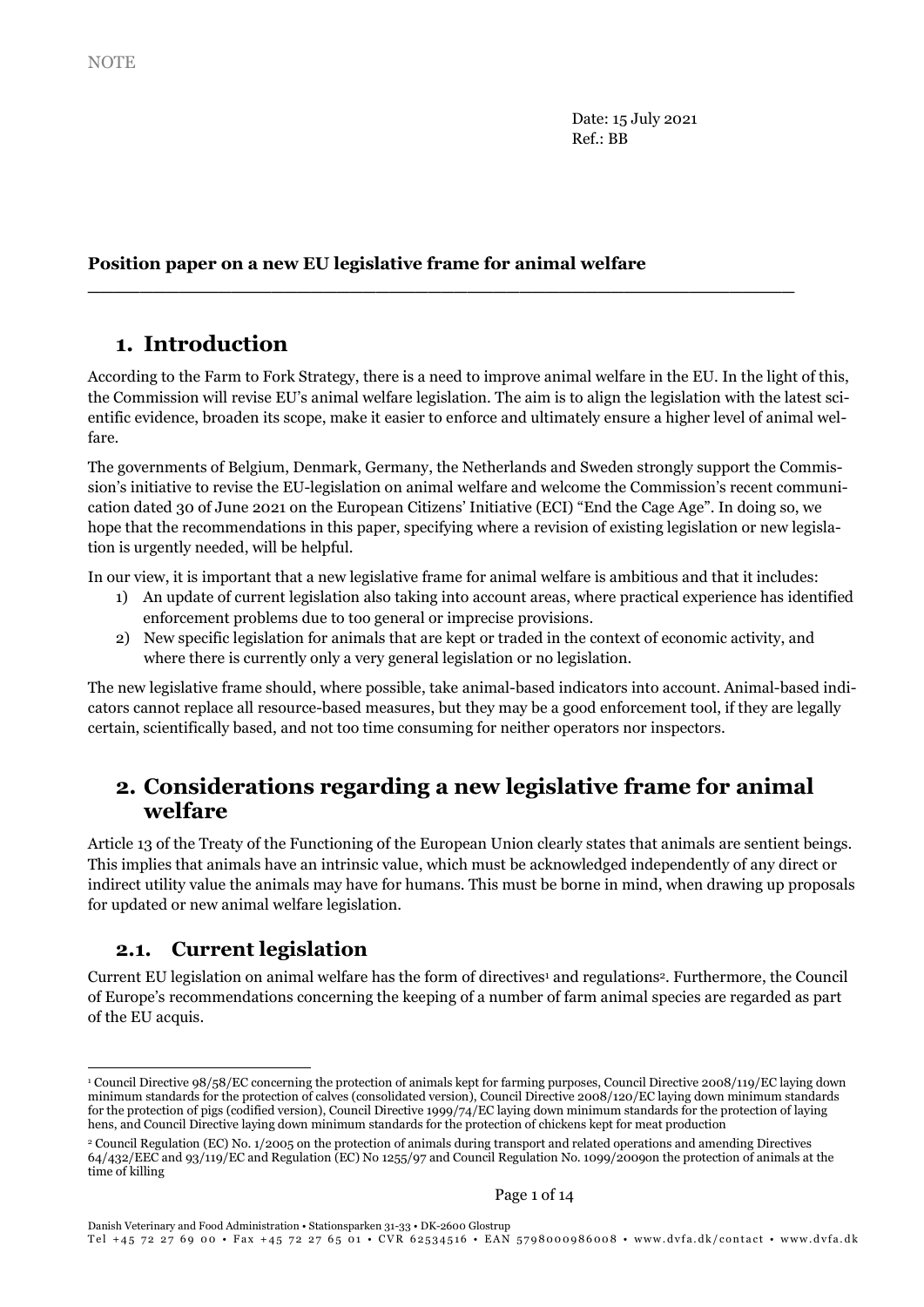The directives are all minimum directives, thus allowing Member States to apply, within their territories, stricter provisions than those laid down in the directives. The regulations allow to a much more limited extent Member States to maintain or apply stricter provisions on their territories.

# 2.2. Format of a new legislation

From the assumption that future EU legislation covering transport of animals and slaughter will remain regulations, the question is whether future legislation on animals kept or traded in the context of an economic activity should have the form of a minimum directive or a regulation. The directives set the minimum standards and give Member States the possibility to maintain or adopt stricter measures, and thus raise the level of animal welfare in their country.

Regulations set as a starting point the same standards in all Member States. However, a regulation may allow Member States to maintain or adopt stricter rules in certain areas. This is for example the case for Regulation(EC) No 1099/2009 on the protection of animals at the time of killing and Regulation (EU) 2016/429 ('Animal Health Law'). Thus, a regulation, although to a lesser extent, may give Member States the possibility to maintain or adopt stricter measures.

The undersigned Member States strongly request that no matter the format of future EU legislation, it must allow Member States to maintain or adopt stricter rules for a higher level of animal welfare.

## 2.3. One legislative act covering all aspects or different acts according to context?

The common denominator for the existing EU legislation is that it sets the overall principle for animal welfare from the time the animals are born and until they are slaughtered or otherwise dead.

Despite this, there are important differences, both with regard to the target groups (farmers, transporters and slaughterhouse operators) and with regard to how the general principle – to protect animals against pain, suffering, distress, and fear – is transformed into specific legislative provisions. It is important that the new legislation is manageable and easy to understand, so that members of the different target groups easily can identify the provisions, which are applicable to their activities.

From this perspective, it seems appropriate to split the legislation according to the different contexts  $-1$ ) keeping of animals, 2) transport of animals, and 3) slaughter of animals. Furthermore, a legislative act, which covers all aspects, would be very extensive in size, and the users may lose track of what is important for them. To have three separate legislative acts also has the advantage that a revision of the transport Regulation, which is highly needed, can be dealt with separately as a first immediate step. The rest of this paper will address the need for an update of existing EU legislation on keeping of animals and for new legislation on other animal species kept or traded in the context of economic activity.

# 3. Future EU legislation on animals kept or traded in the context of economic activity

## 3.1. General considerations

The future species-specific EU legislation should cover at least the main animal species kept or traded in the context of an economic activity in the European Union. The Council conclusions on animal welfare from December 2019 recognises the need to update current legislation and invite the Commission to assess the need for and impact of a new legislation covering all animal species kept in the context of an economic activity. The conclusions mention cattle at least six months old, farmed rabbits, pullets, dogs and cats but also, turkeys, broiler and laying hen breeders, sheep, goats and farmed fish. However, in this paper new legislation on pullets, broiler breeders, laying hen breeders, dairy cows, rabbits and turkeys is given first priority.

The recommendations addressed below focus on minimising animal welfare problems. In accordance with the principle of proportionality, they are regarded as appropriate and not going beyond what is at least necessary to

Page 2 of 14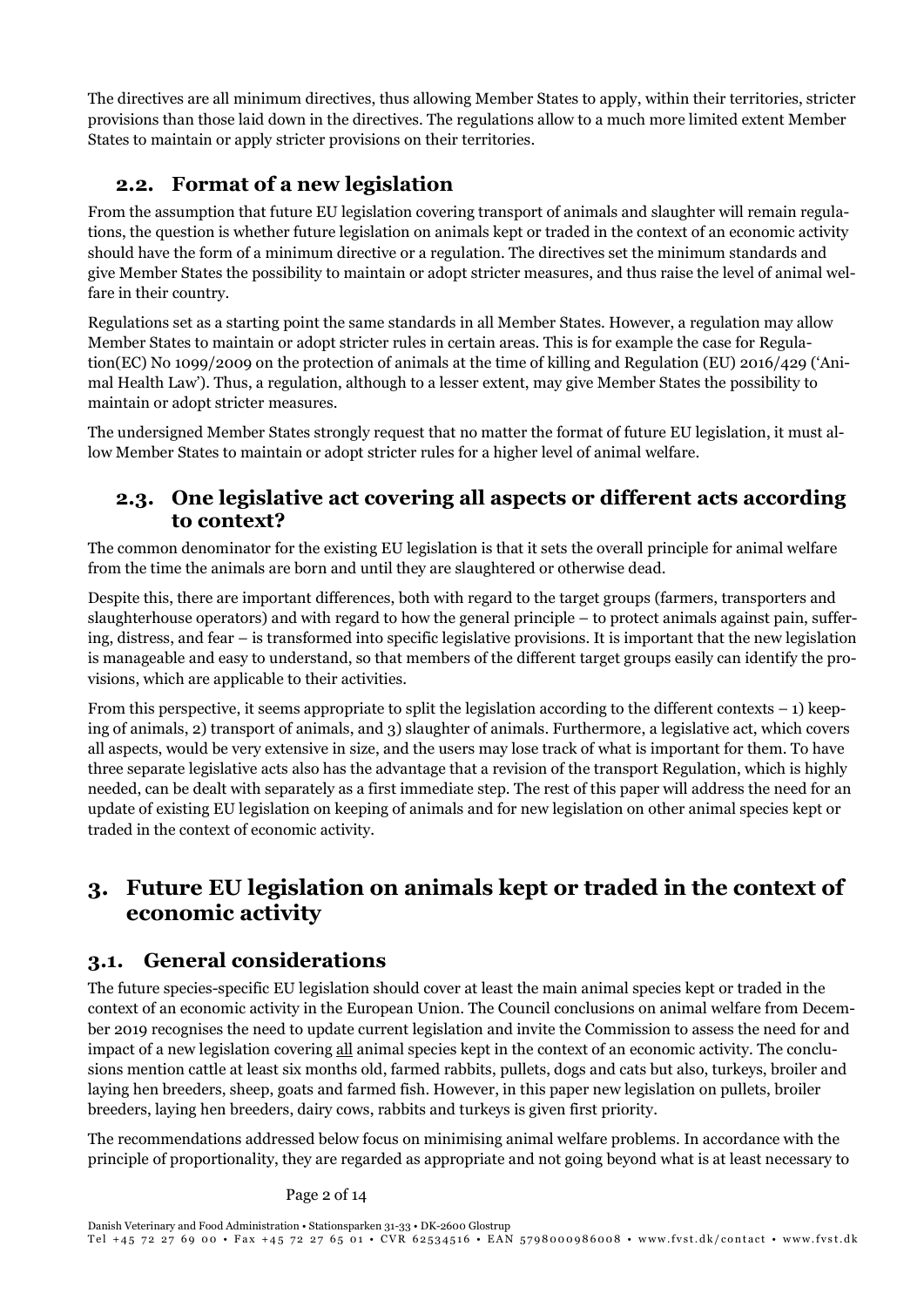achieve the objective of improving animal welfare. However, where appropriate, for example according to an impact assessment, a sufficient transitional period should be considered.

# 3.2. Provisions applicable to all species specific legislation

The following provisions must be considered and be aimed at the species in question, and thus it would not be suitable to insert them in a general part of the legislation.

## 3.2.1. Training of staff

The person having the daily responsibility for the [species] must have received appropriate training. To this end, appropriate training courses must be available. This person shall ensure that other staff engaged to attend to the [species] have received relevant instructions and guidance to enable them to acquire the necessary skills in good management procedures, including understanding the welfare needs of the [species] under their care, and how to comply with relevant legislation.

### 3.2.2. Guides to good management practice

A provision by which Member States encourage the development, dissemination and use of guides to good management practice must be considered. These guides should provide specific guidance on how to comply with the general provisions. In particular, the guides should address [e.g. in the case of pullets: type of feed and litter, light and lighting regime, position of perches, and genetic strain].

# 3.3. Update of the EU-legislation on pig welfare

Directive 2008/120/EC laying down minimum standards for the protection of pigs is a codified version of Directive 91/630/EEC, and amendments from 2001. Since 2001, new scientific evidence, practical experience, new production systems and consumer awareness indicate a need for an update. The European Food Safety Authority (EFSA) has published a number of opinions on pig welfare3, which together with practical experience are reflected below. Topics, which need an update, include tail-docking, group housing of sows from weaning, surgical castration, and loose housing in the farrowing pen.

## 3.3.1. Tail-docking of piglets

Under current intensive farming conditions, tail docking reduces the frequency of tail biting, but does not eliminate the underlying problem, which is considered to be unfavourable conditions. A major underlying motivation is considered to be the need to perform exploration and foraging behaviour. Since tail docking is painful, both in the short term and as a result of possible long-term pain from neuroma formation, measures other than tail docking need to be implemented to control tail-biting and its adverse effects for welfare.

### 3.3.1.1. Measures to prevent tail-biting

Council Directive 2008/120/EC states that tail docking must not be carried out routinely, but only where there is evidence that injury to other pigs' ears or tails have occurred. Furthermore, measures shall be taken to prevent tail biting taking into account environment and stocking densities. For this reason, inadequate environmental conditions or management systems must be changed.

"Other measures", "inadequate environmental conditions" and "management systems" are not specified in the Directive and are referred to as "open norms".

<sup>-</sup><sup>3</sup> Welfare aspects of the castration of piglets, 2004, Welfare of weaners and rearing pigs: effect of different space allowances and floor types, 2005, Animal health and welfare in fattening pigs in relation to housing and husbandry, 2007, Animal health and welfare aspects of different housing and husbandry systems for adult breeding boars, pregnant, farrowing sows and unweaned piglets, 2007, The risk associated with tail biting and possible means to reduce the need for tail docking considering the different housing and husbandry systems, 2007, The use of animal-based measures to assess welfare in pigs, 2012, A multifactorial approach on the use of animal and non-animal-based measures to assess welfare in pigs, 2014, and Assessment of documentation provided on the use of rubber slats in the flooring area of pig holdings, 2014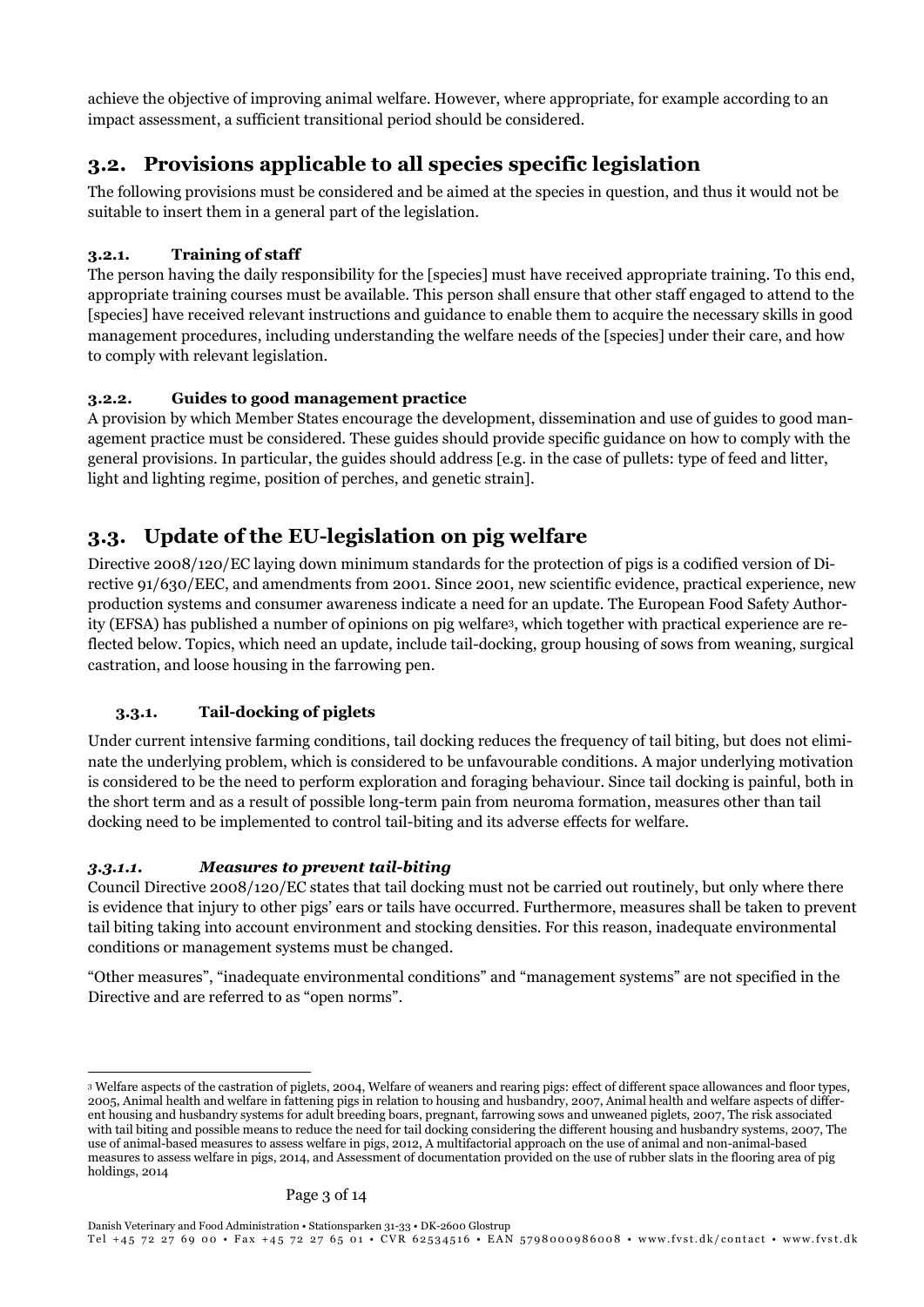These unclear provisions have led to different enforcement in the Member States. One result of this is that the vast majority of piglets in the EU are tail-docked.

In this light, the Commission published its Recommendation (EU) 2016/336, which was accompanied by a Commission staff working document on best practices. Although Commission Recommendations are normally not legally binding, this Recommendation bears legal weight, as it expresses the Commission's understanding on how the so-called "open norms" in the Directive shall be interpreted and enforced in Member States. This entails a need to incorporate the elements on risk assessment and enrichment material from the Recommendation as provisions in the revised legislation. Furthermore, the provisions, which relate to the parameters of the risk assessment, need an update to be as clear and specific as possible. A continuous update of the staff working document according to scientific evidence, practical experience, or advice from EURCAW-pigs must be considered.

### 3.3.1.2. Documentation when tail docked pigs are traded

The updated legislation has to address the fact that the requirement to take measures to prevent tail biting must be applicable to the whole chain from birth to slaughter. Tail-docking is performed on the new-born piglet, while tail biting typically occurs in the weaning and rearing farms. This entails a need to add a requirement for documentation, when tail-docked pigs are traded or otherwise transferred from one farm to another. This documentation must reflect that farmers, who receive and/or deliver tail-docked pigs, are in the process of analysing and improving the housing condition and/or their management in order to minimise tail biting, but meanwhile need tail-docked pigs.

### 3.3.1.3. Space allowance

The EFSA opinion from 2014 on a multifactorial approach mentions a high stocking density as a risk factor for tail biting in weaner and rearing pigs. This is also reflected by the EURCAW-Pigs in an answer to a question on tail biting risk factors, where it is stated that irrespective of possible confounding factors, several epidemiological studies indicate a clear link between space allowance and tail biting.

This means a need to consider higher minimum space requirements than those in Directive 2008/120/EC.

### 3.3.1.4. Flooring

The type of floor surface in accommodation for pigs is of importance both for the comfort of pigs lying on the floor, for the risk of injury to legs and feet, for the possibility to give the pigs access to straw or the like, and it also influences the risk of tail biting.

The EFSA opinion from 2007 concludes that maintaining pigs on floors without straw bedding is a major hazard for tail biting, and that in unbedded systems a higher proportion of slatted flooring is an additional hazard.

This indicates that from an animal welfare point of view, partly slatted floors are preferable in comparison to fully slatted floors, and must therefore be considered.

### 3.3.2. Castration of pigs

EFSA opinion from 2004 on welfare aspects of the castration of piglets concludes that castration is painful, regardless of the surgical procedure. This animal welfare problem resulted in the elaboration of the European declaration on alternatives to surgical castration of pigs (the Brussels declaration). The declaration aimed at stopping surgical castration by 2018. This aim was not reached due to a number of constraints, e.g. complex market barriers related to institutional, organisational and social/cultural aspects, no globally recognised method for the assessment of boar taint, and the need for certain production types to continue castration.

A legislative requirement for the use of anaesthesia and prolonged analgesia must be introduced as a condition for surgical castration of piglets, until the constraints for a stop of surgical castration are cleared away.

### 3.3.3. Group housing for all pregnant sows and gilts and for sows and gilts in the service area

The Directive implies that pregnant sows and gilts shall be kept in groups from four weeks after service to one week before expected time of farrowing - a major step forward for the welfare of pregnant sows and gilts.

### Page 4 of 14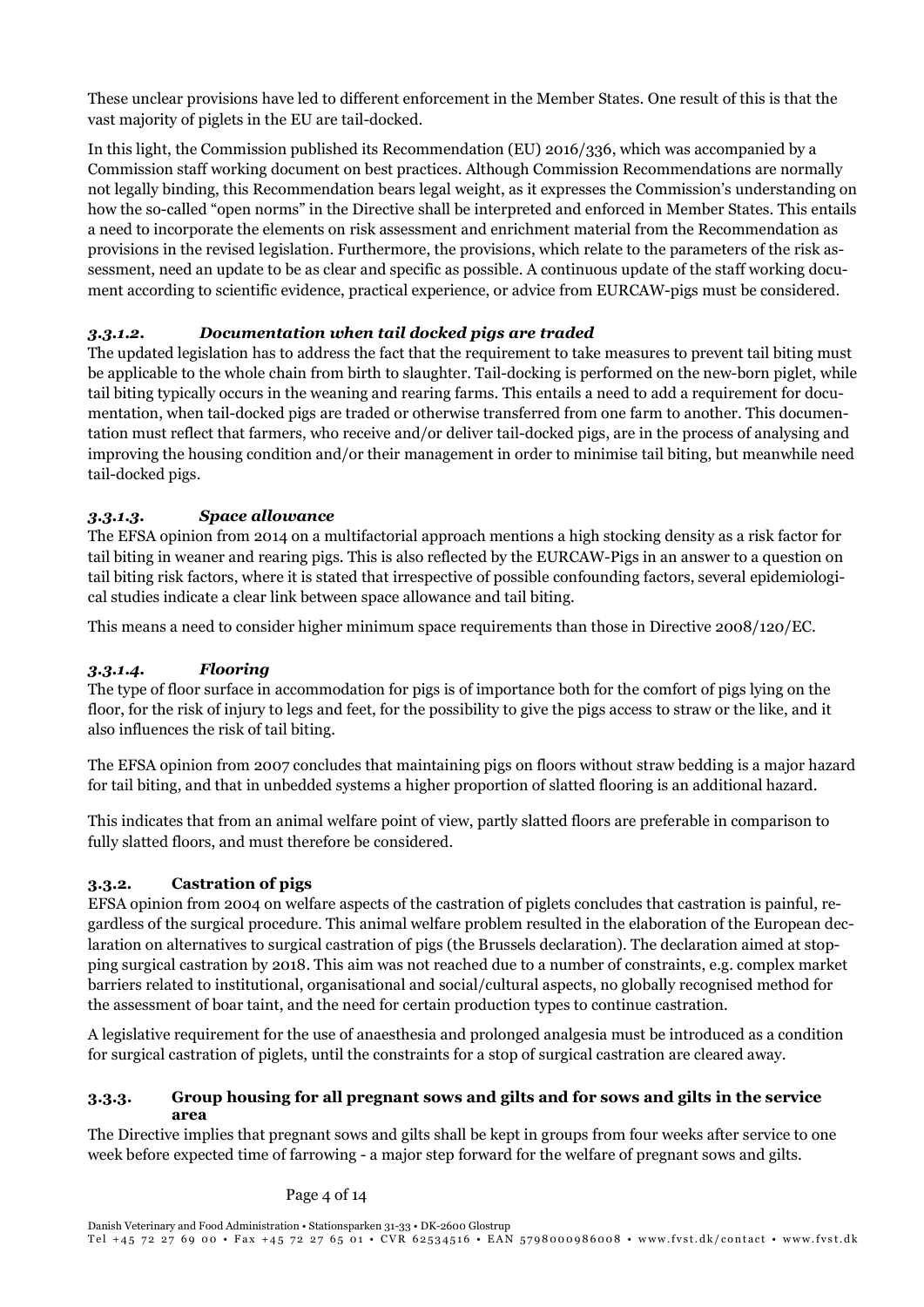The EFSA opinion from 2007 on animal health and welfare aspects of different housing and husbandry systems for e.g. pregnant sows states that housing of sows in individual stalls from weaning and until four weeks after service severely restricts their freedom of movement and causes stress. Furthermore, it does not allow sows to move and socially interact during a period of the reproductive cycle where they are highly motivated to do so.

Practical experience has now shown that it is possible to manage group housing of sows from weaning without welfare problems and without compromising litter size. It may be necessary to allow some sows to retreat for a few days during heat, if there is a risk that they would injure themselves or others due to mounting behaviour.

Sows must be kept in groups from the time of weaning and for gilts from the time of introduction into the service area.

### 3.3.4. Loose housing in the farrowing pen

The EFSA opinion from 2007 concludes that housing of sows in farrowing crates severely restricts their freedom of movement and increases the risk of frustration. Furthermore, it does not allow them to select a nest site, to perform normal nest building behaviour, or to leave the nest site for eliminative behaviour. The EFSA opinion also concludes that piglet mortality due to crushing has been reported to be higher in loose housing systems.

Experience from farmers, who keep loose-housed sows in the farrowing unit has shown that it is possible to manage both sows and piglets successfully in this system. Therefore, we support the request from the European Citizens' Initiative (ECI) "End the Cage Age".

# 3.4. Update of the EU-legislation on laying hen welfare

Existing legislation on laying hens, Directive 1999/74/EC, date back to 1999. Since then new scientific evidence, including from EFSA4, practical experience, new production systems and consumer awareness indicate a need for an update. At least the following must be addressed:

### 3.4.1. Laying hens kept in cage systems

In the enriched cage systems in use in the EU today, hens have access to a nest, to litter on a more or less permanent basis, and to perches. This was regarded as a step forward for the welfare of laying hens compared to the previously used cage systems. However, over the last number of years consumers have to a higher and higher degree chosen not to buy cage eggs. This is a clear sign that time has come to move towards to systems, in which the hens to a higher degree have the possibility to express their natural behaviour, such as moving around and flapping their wings more freely, pecking and scratching in litter, and perform dustbathing.

The use of cage systems for laying hens must be phased out.

### 3.4.2. Provisions for laying hen breeders

Laying hen breeders must, as far as possible, be kept in systems comparable to the systems used for laying hens.

The selection of breeders for future laying hens should not only focus on production traits, such as egg production, egg quality and feed conversion. Traits such as nesting behaviour, intact feather cover, skeletal health, behaviour and liveability in large flocks, and perch use are important for the welfare of laying hens.

Legislation on laying hen breeders must be proposed.

### 3.4.3. Provisions on the welfare of pullets reared for the production of eggs for human production

Directive 1999/74/EC applies from the time, when the hens start laying eggs, and thus does not cover pullets. During the rearing period pullets are only covered by the provisions in Council Directive 98/58/EC concerning the protection of animals kept for farming purposes. These provisions are general, and do not address the complex animal welfare challenges, which may arise during the rearing period. The conditions during rearing do not only affect the welfare of the pullets, they may also have a long-term effect, which influence the functioning of

<sup>-</sup><sup>4</sup> The welfare aspects of various systems of keeping laying hens, The EFSA Journal (2005) 197, 1 – 23; Scientific Opinion on welfare aspects of the use of perches for laying hens, EFSA Journal 2015;13(6):4131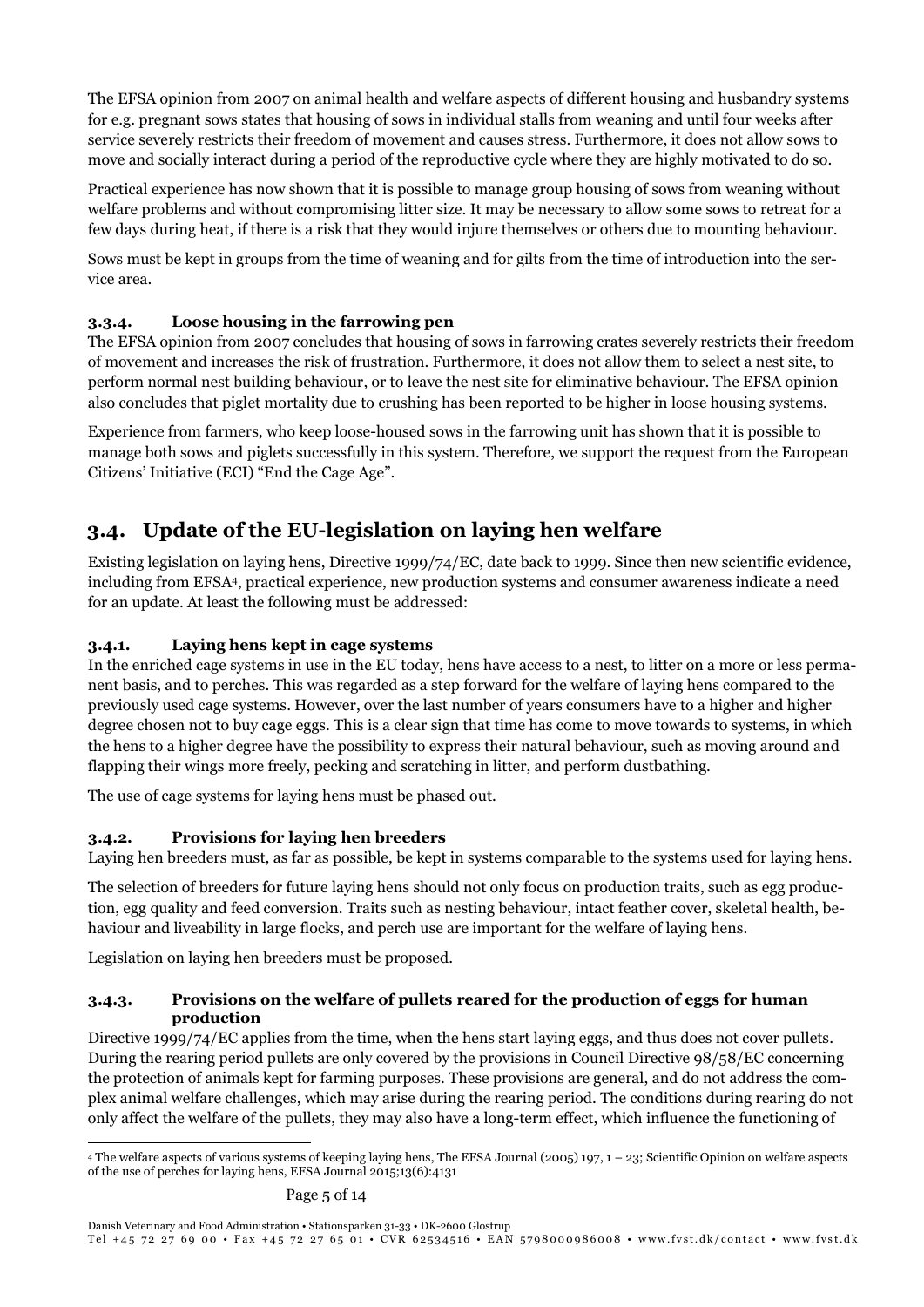them as laying hens. Examples of conditions during rearing, which may have an effect on the welfare of laying hens, are access to perches and litter from early life and early experience in a three-dimensional space. This shows a clear link between the rearing period and the later laying period.

Therefore pullets must be included, when current legislation on laying hens is updated. The following topics must be addressed.

## 3.4.3.1. Choice of rearing system

During the rearing period, the pullets must be kept in a system, which prepares them to the system, in which they will be kept as laying hens. This is to minimise fear and distress, when pullets are moved from the rearing system to the laying system, and to reduce problems such as feather pecking and injuries from colliding with equipment, which may be due to problems in navigating in the laying systems.

If pullets reared in floor systems are transferred to multi-tier systems, where feeding and drinking equipment and nest boxes are located at different levels there is an increased risk not only that the birds may suffer from emaciation and dehydration but also for problems with floor eggs. When reared in a complex environment the pullets will develop better skills to navigate in a complex laying system.

The use of cage systems for pullet rearing must be phased out. This should be done simultaneously with the phasing out of cage systems for laying hen.

### 3.4.3.2. Feed and water

The drinking equipment used during the rearing period, must be similar to that in the laying period. E.g. problems may occur, if birds are moved from systems with open drinking water, e.g. cups, to systems with nipple drinkers.

The effect of type of feed on e.g. feather pecking later in life must be considered. There are indications that feeding pullets with pellets rather than mash may lead to poor plumage quality and a higher incidence of feather pecking due to a shorter feeding time, when birds are fed pellets. It also seems that sudden diet changes during rearing can be associated with an increased incidence of feather pecking in the hens. Provision of a sufficient amount of whole grain in the litter may reduce feather pecking later in life, as it increases foraging directed to the floor.

### 3.4.3.3. Access to enrichment

The development of different behaviours typically starts at an early age. Early experience with enrichment is important. If pullets are deprived of enrichment, it may have long-lasting consequences.

### Litter

To increase foraging behaviour and to reduce the risk of feather pecking, pullets must from day one have access to friable litter of good quality, such as straw, wood shavings, sand or peat. It is demonstrated that laying hens, who as pullets did not have access to litter, performed significantly more feather pecking than other hens.

### Lighting regime during the first days of life

The pullets must have a lighting regime that follows a 24-hour rhythm, which includes both appropriate periods of darkness to allow rest and appropriate periods of light to ensure proper development of their eyes. Pullets should also have access to dark brooders (warm, dark, enclosed areas), as this rather than heat lamps may reduce the prevalence of feather pecking, both on a short and long-term.

### Perches

Pullets are highly motivated to use a perch and must have access to perches from the 7<sup>th</sup> day of life.

The use of perches by laying hens in alternative systems, seem to be impaired, if they did not have access to perches from a young age. There is evidence that birds with early experience of perch use have a higher accuracy in flights and jumps between different levels of multi-tier systems, and a lower prevalence of floor eggs and cloacal cannibalism.

#### Page 6 of 14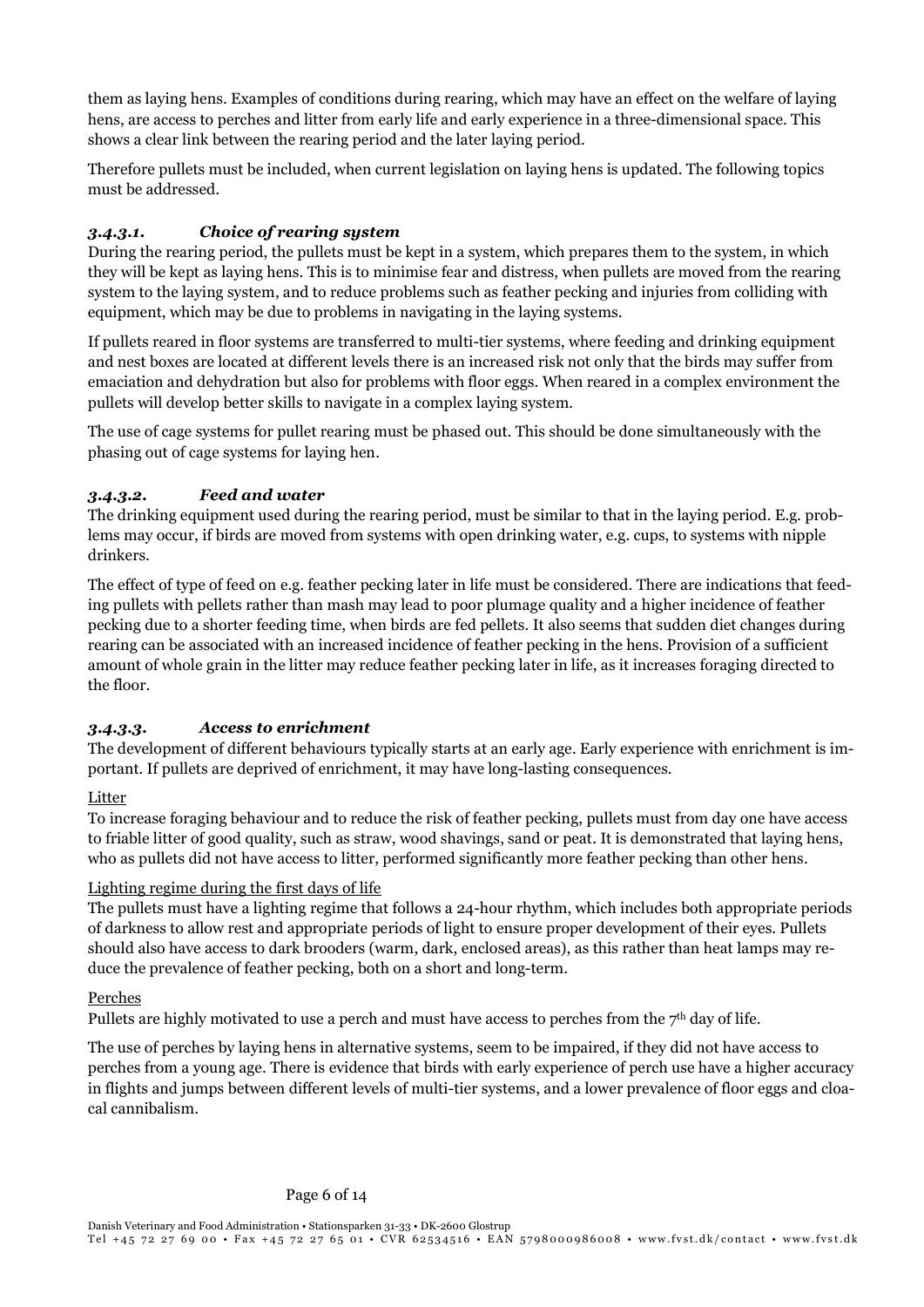### 3.4.3.4. Stocking density

When stocking density is to be decided, consideration must be given to the pullets' demand on the whole environment, their age, live weight, health, and their needs to show certain behaviours, taking into account the size of the group.

Pullets reared in alternative systems at low stocking densities seem to show less feather pecking both during rearing and in the laying period. Therefore, the stocking density in the last part of the rearing period may not exceed 18 pullets/m2 of useable area.

### 3.4.3.5. Indoor climate

Pullets must be kept in an accommodation equipped with ventilation and if necessary heating and cooling systems, in such a way that

- 1) the concentration of ammonia (NH<sub>3</sub>) does not exceed 20 ppm, and the concentration of carbon dioxide  $(CO<sub>2</sub>)$  does not exceed 3000 ppm measured at the level of the pullets' heads.
- 2) the inside temperature is appropriate for the age of the birds.

High concentrations of ammonia cause irritation of the eyes and respiratory system and may induce severe feather damage.

 $CO<sub>2</sub>$  in concentrations normally found in livestock accommodation is in itself not harmful for animals, but an increase in  $CO<sub>2</sub>$  levels is typically accompanied by an increase of noxious gasses and dust. The indoor concentration of  $CO<sub>2</sub>$  is an indicator of air quality.

### 3.4.3.6. Beak trimming

Beak trimming must be phased out.

## 3.5. Update of the EU-legislation on the welfare of chickens kept for meat production (broilers)

When formulating proposals for updating the legislation on broilers, the EFSA opinion from 2012<sup>5</sup>, the external scientific report from 20126, and practical experience have been taken into account. At least the following topics must be addressed.

### 3.5.1. Provisions for the welfare of broiler breeders

There is a need for provisions for broiler breeders. The genetic selection, which has lead to increased growth rate and reduced feed conversion ratio, has also lead to animal welfare problems in broiler breeders. The breeding companies have guidelines on management and housing, which may have improved conditions for broiler breeders, but has not eliminated the welfare problems, which especially relate to feed restriction, mutilations and stocking density.

At least the following must be addressed for broiler breeders.

### Feed restriction

In order to limit growth rate and body weight of broiler breeders and to optimise reproductive performance, the amount of feed given to the birds is limited throughout their whole life resulting in permanent hunger, although there is a higher degree of restriction during the rearing period.

Feeding strategies, such as feed diluted with insoluble fibres and using spin feeders have been found to have an effect in reducing the feeling of hunger and competition around feeding. However, the cost of high fibre diets (increased amounts of manure, ingredient costs etc.) are high. Despite this, legislation on broiler breeders must at least require the use of feed dilution and spin feeders or other alternatives to reduce the feeling of hunger and competition around feeding.

<sup>-</sup>5 Scientific Opinion on the use of animal-based measures to assess welfare of broilers, EFSA Journal 2012;10(7):2774

<sup>6</sup> Scientific report updating the EFSA opinions on the welfare of broilers and broiler welfare. Supporting Publications 2012:EN-295 [116pp]. Available online www.efsa.europa.eu/publications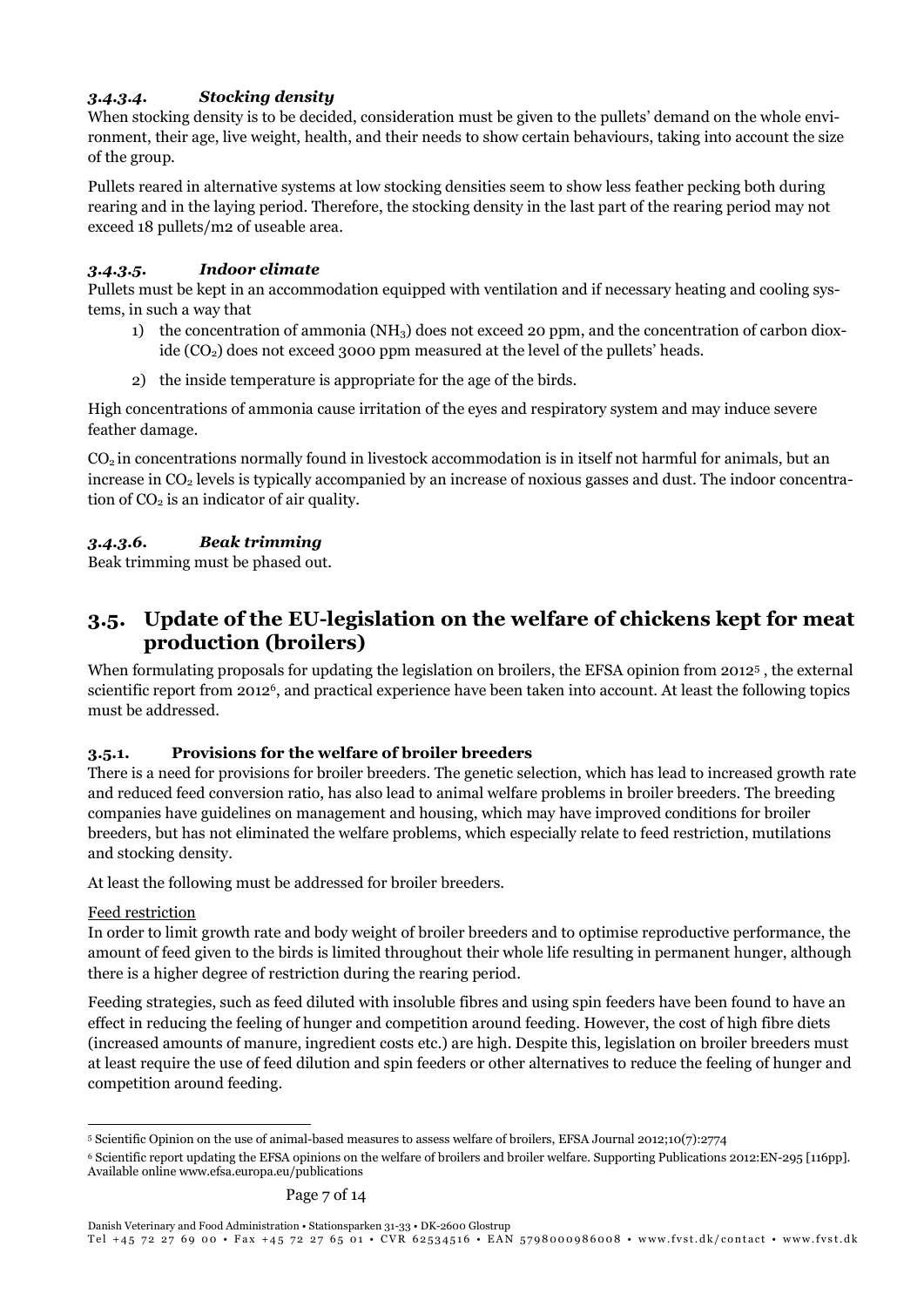### Mutilations

Mutilation such as de-spurring, de-toeing, comb dubbing and beak trimming are today standard practice. Beak trimming is carried out to reduce feather pecking and cannibalism, and to protect females from injuries during mating, when males grasp the nape of hens. De-toing and de-spurring on males is to protect the hens from injuries during mating. Comb dubbing is to protect males from injuries, when using certain types of feeding equipment.

Mutilations may only be carried out, when all other measures to prevent injuries are exhausted. When carried out, it must be done at an early age and using the least painful method. Experience has shown that broiler breeders may be managed without mutilations, and they must be phased out over time.

### Environmental enrichment

Perches or raised platforms meet the behavioural need of birds to perch, and they promote early learning to navigate in a three-dimensional space. Perches or raised platforms must therefore be provided from an early age.

There is evidence that bales of wood shavings, alfalfa or straw are attractive to the birds, may help reduce problems with feather pecking and cannibalism, and promote foraging activity. Such bales must therefore be available to birds from an early age.

### Stocking density and mating behaviour

Mating behaviour is affected by stocking density. Lower stocking densities improve mating behaviour resulting in a higher frequency of courtship behaviour preceding mating, as well as fewer forced matings. Reducing stocking density would thus improve hen welfare, and there are indications that it would improve fertility and hatchability. The stocking density in the production period must allow the performance of a normal mating behaviour.

Management must ensure that sexually mature males are not kept together with hens, who are not.

### 3.5.2. Genetic selection

The selection of breeders for future broilers should not only focus on production traits, such as growth, size of breast muscle, and feed conversion. Breeding programmes must also include the promotion of broiler health and welfare, e.g. by reducing locomotor problems and the incidence of ascites.

### 3.5.3. Stricter provisions on the use of indicators of poor broiler welfare

According to annex III of Directive 2007/43/EC, the official veterinarian shall evaluate the results of the postmortem inspection to identify indications of poor welfare conditions such as abnormal levels of contact dermatitis, parasitism, and systemic illness in the holding or the unit of the house of the holding of origin.

EU-guidelines with threshold values for what is meant by "abnormal levels", at least for the most usable indicator for poor welfare conditions, must be considered. The term "contact dermatitis" includes footpad lesions, hock burn and breast blisters. Footpad lesions are directly related to wet or moist litter, whereas hock burns are also related to the weight of the birds. Experience from some Member States has shown that footpad lesions is a very useful indicator of wet or moist litter and ammonia concentrations in the litter, and that on-farm measures to reduce the occurrence of footpad lesions has a significantly positive impact on broiler welfare.

The scoring of footpad lesions at the slaughterhouse must be made obligatory, together with common threshold values, which specify actions are to be taken, when footpad lesions above threshold levels are identified at the slaughterhouse. It must furthermore be specified that the official veterinarian in the slaughterhouse shall communicate findings to the competent authorities, also if the origin of the broilers is in another Member State.

### 3.5.4. Enrichment for broilers

There is evidence that enrichment of the environment improves the welfare of broilers. Therefore, enrichment must be provided, for example low horizontal platforms or access to roughage.

Low horizontal platforms with ramps are shown to improve broiler welfare. Broilers make good use of the platforms, probably as they comply with their perching behaviour, and they also stimulate locomotion.

Access to roughage, e.g. in the form of straw bales, increases the foraging behaviour and activity of broilers, which also help improve welfare.

### Page 8 of 14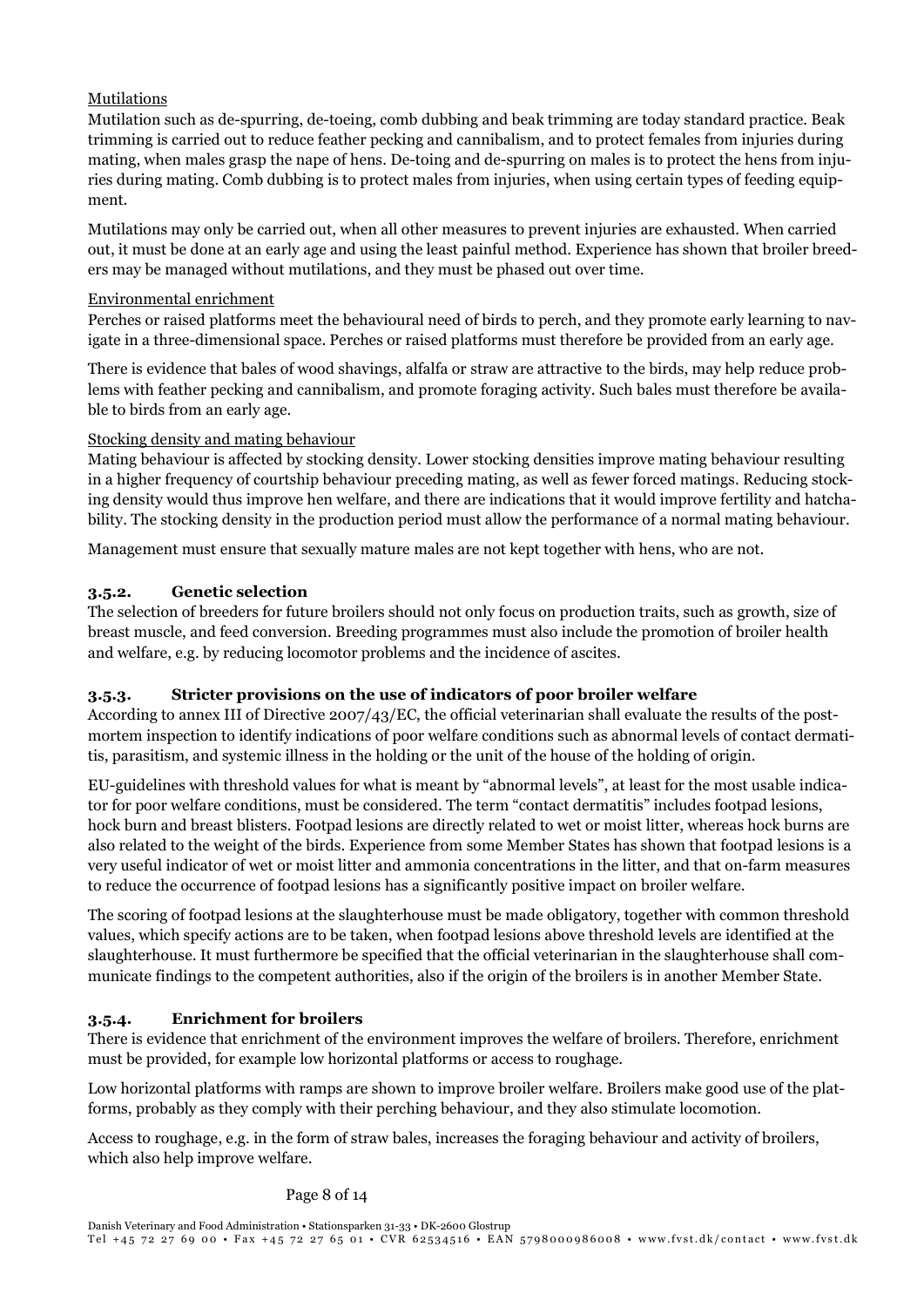# 3.6. Update of the EU-legislation on calf welfare

Council Directive 2008/119/EC laying down minimum standards for the protection of calves represents a codified version of Council Directive 91/629/EEC, and amendments from 1997. Since 1997, new scientific evidence and practical experience indicate a need for an update. When formulating the proposals below, the EFSA opinion from 2006<sup>7</sup> and practical experience were taken into account. At least the following topics must be addressed.

## 3.6.1. Housing of calves

Calves are social animals and must be kept in groups whenever possible. The risk of cross suckling can be mitigated by access t0 milk-feeding systems with teats or dummy teats and sufficient access to roughage and water.

## 3.6.2. Feed and water

The provision of solid feeds with an adequate content of fibre from an early age is a prerequisite for the development of a healthy and functional rumen and the prevention of abnormal oral behaviours. A sufficient amount of roughage to promote rumination must be given to calves no later than one week of age. Calves over two weeks of age must have permanent access to water of sufficient quality.

## 3.6.3. Mutilations

Mutilations other than those carried out for therapeutic, diagnostic or identification purposes must be prohibited with the following exceptions:

## Disbudding

Disbudding in order to avoid dehorning may be carried out at an early age before the horn bud has attached to the skull. Disbudding must be carried out using thermal cautery of the horn bud. The hair around the horn bud must be removed. Disbudding must be carried out by a veterinarian or other trained person and the calf must be given anaesthesia and prolonged analgesia.

Selection of polled breeds as an alternative to disbudding or dehorning must be encouraged.

## Castration

Where it is necessary to castrate a calf, this must be done at an early age and must be carried out by a veterinarian or other trained person, and the calf must be given anaesthesia and prolonged analgesia.

# 3.7. New legislation on welfare of dairy cows

With the exception of calves up to the age of six months, cattle are only covered by the general provisions in Directive 98/58/EC concerning the protection of animals kept for farming purposes. Therefore, there is a need for specific provisions for cattle over the age of six months. However, dairy cows must be given first priority.

Mainly EFSA opinions from 20098 have been taken into account when formulating the proposals for new legislation in this chapter. However, elements from the OIE standard on animal welfare and dairy cattle production systems (chapter 7.11 of the Terrestrial Animal Health Code) and available national legislation have also been

<sup>8</sup> Scientific Opinion on the overall effects of farming systems on dairy cow welfare and disease, the EFSA Journal (2009) 1143, 1-38 Scientific opinion on welfare of dairy cows in relation to behaviour, fear and pain based on a risk assessment with special reference to the impact of housing, feeding, management and genetic selection, The EFSA Journal (2009) 1139, 1-66

Scientific opinion on welfare of dairy cows in relation to metabolic and reproductive problems based on a risk assessment with special reference to the impact of housing, feeding, management and genetic selection, The EFSA Journal (2009) 1140, 1-75

<sup>-</sup>7 Scientific Opinion on The risk of poor welfare in intensive calf farming systems – An update of the Scientific Veterinary Committee Report on the Welfare of calves, The EFSA Journal (2006) 366, 1-36

Scientific opinion on welfare of dairy cows in relation to udder problems based on a risk assessment with special reference to the impact of housing, feeding, management and genetic selection, The EFSA Journal (2009) 1141, 1-60

Scientific opinion on welfare of dairy cows in relation to leg and locomotion problems based on a risk assessment with special reference to the impact of housing, feeding, management and genetic selection, the EFSA Journal (2009) 1142, 1-57

Scientific Opinion on the use of animal-based measures to access welfare of dairy cows. EFSA Journal 2012; 10(1):2554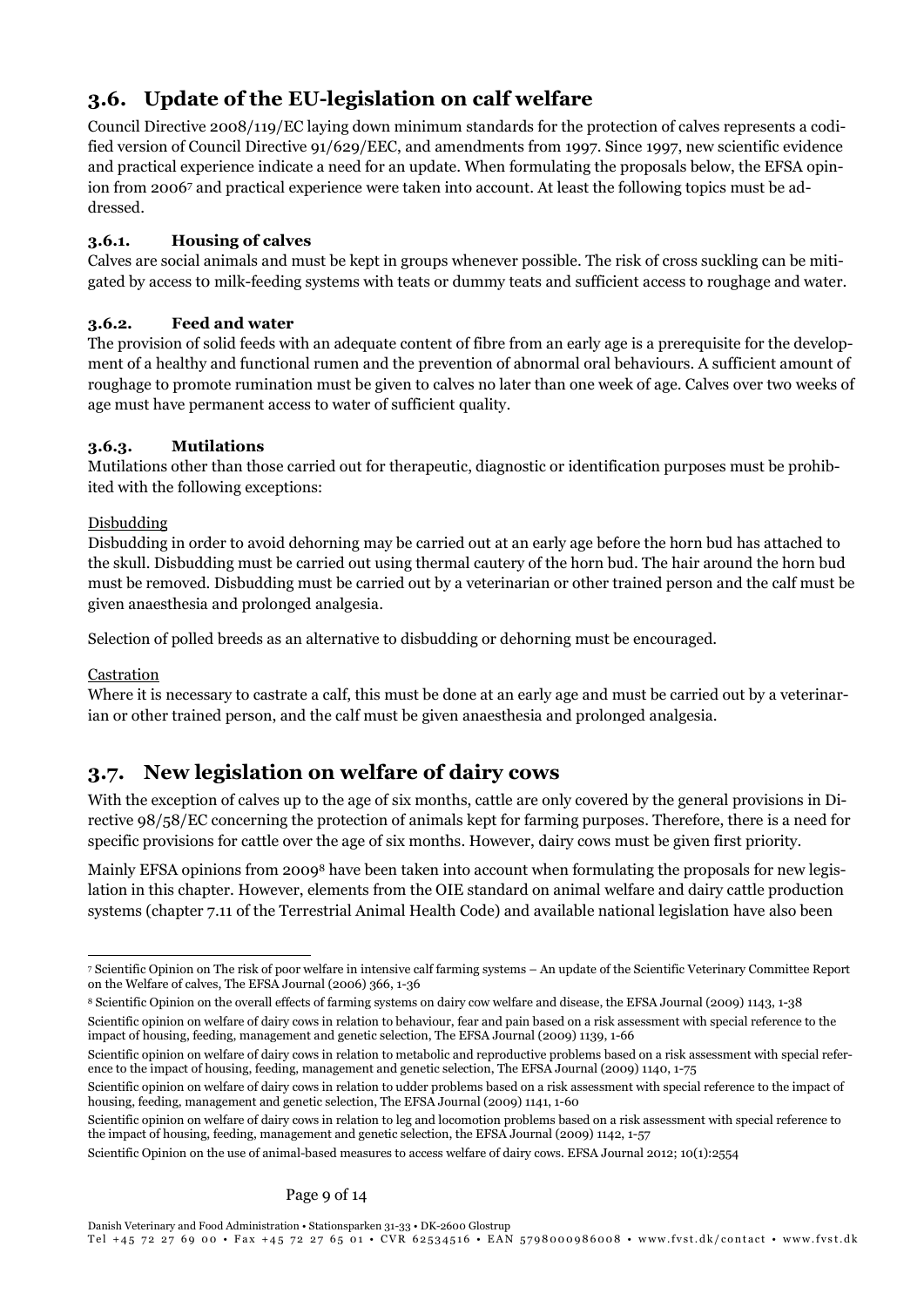included. The outcome of the pilot project on the welfare of dairy cattle, including measures to protect unweaned dairy calves and end-of-career animals for which a call for tenders has been launched, could also be an inspiration for new legislation.

There are considerable differences in how dairy cattle are kept in the European Union. Differences in herd size, in housing system – loose housing or tie-stall systems, and in grazing strategies – seasonal grazing, all-year grazing or zero-grazing. All systems may have challenges in relation to animal welfare.

Genetic selection for higher milk yield has had welfare consequences for dairy cows, such as predisposition for lameness, mastitis, reproductive and metabolic disorders. To keep these conditions at an acceptable level set high demands for competence of staff managing the dairy cows.

## 3.7.1. Housing conditions

### 3.7.1.1. Tethering as a husbandry system

Tie-stalls restrict movement, grooming activity and social behaviour of cows. Furthermore, scientific studies have shown that dairy cattle are reluctant to be tied, both initially and after a period of exercise, and that tethered cattle have more lameness than those free to move with good flooring and resting facilities.

Tethering (tie-stalls) as a husbandry system must be phased out.

### 3.7.1.2. Loose housing systems with cubicles

In housing systems with cubicles, there must be at least one cubicle per cow.

The design of the cubicles, including positioning of neck-rails and brisket boards, must allow the cows to lay down, rest and get up unimpeded. The width of cubicles must be at least 1.8 times cow hip width. The cubicle must be long enough and have an appropriate neck rail positioning to enable a cow to stand comfortably with all four feet in front of the rear kerb. The floor in cubicles must have a suitable soft and dry bedding.

It is important to prevent hock, knee and skin lesions and swellings. Signs of such injuries could be used as an indicator of insufficient design of cubicles, including width and length, and insufficient number of cubicles. Dirty animals could be an indicator of insufficient quality of bedding or insufficient number of cubicles.

### 3.7.1.3. Loose housing systems with deep litter

Loose housing systems with deep litter must have a lying area, which is large enough to allow all cows to lie down comfortably at the same time and to move around without undue disturbance to other cows.

Dirty animals could be an indicator of insufficient quality of bedding.

### 3.7.1.4. Comfort behaviour

Comfort behaviour is important for the welfare of dairy cows. Access to rotating cow brushes help cows to groom themselves also in parts of the body that they have difficulty in reaching themselves. Therefore, cows in loose housing systems must have access to an appropriate number of rotating cow brushes.

### 3.7.1.5. Calving area and hospital pen

A sufficient number of hospital pens must be available for ill or injured cows, so that they can be isolated from the group without delay, when this is necessary.

Under natural conditions, a cow will separate herself from the group before and during calving. If cows kept indoors have to calve in the group this will cause disturbance to the cow and risk of injury to the calf. A sufficient number of calving pens must therefore be ensured. The cow must be moved to an individual calving pen before calving to minimise welfare problems for both cow and calf. The calving pen must be designed so that the cow have some visual and auditory contact with other cows.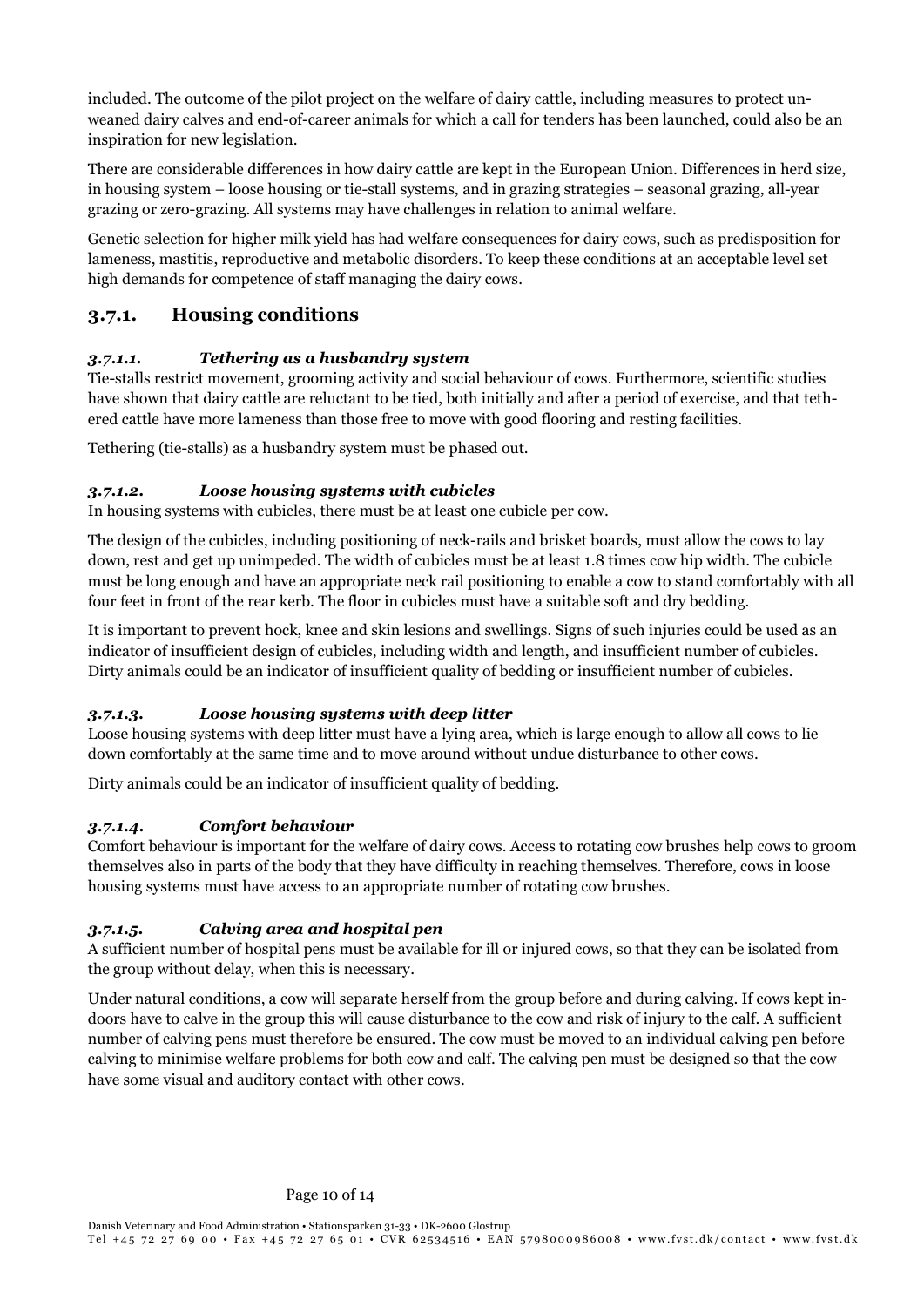## 3.7.2. Milking equipment and milking process

Milking equipment/machines must be used and maintained according to manufacturers' specifications to avoid trauma to the teat and udder. Waiting times in collecting or milking areas before milking must be short and may never be more than one hour.

Robot-milking systems must be accurately adjusted and checked daily. When robot-milking systems are used, cows must be inspected twice per day, and they must have access to feed independently of visiting the milking robot, except for initial training purposes.

## 3.7.3. Feed and water

Depending of stage of lactation a dairy cow drink  $30 - 174$  l of water per day, and if access to water is inadequate, this will not only affect milk yield, but may also cause physiological and behavioural disturbances to the cow. Dairy cows must have permanent access to water of a suitable quality from an open water surface, either from a sufficient number of troughs or self-filling water bowls. In case of water bowls, a sufficient water pressure must be ensured.

Dairy cows must be fed a diet that provides sufficient energy, nutrients and dietary fibre appropriate to the stage of lactation. Roughage must be available in a sufficient quantity.

## 3.7.4. Mutilations

At least the following procedures resulting in damage to or loss of a sensitive part of the body or alteration of bone structure must be forbidden:

- Tongue modifications to avoid tongue rolling
- Tail docking, unless necessary for veterinary reasons
- Hot iron branding

If dehorning is necessary, it must be performed under anaesthesia and prolonged analgesia.

# 3.8. New legislation for the welfare of rabbits kept for meat production

Rabbits kept for meat production are only covered by the general provisions in Directive 98/58/EC concerning the protection of animals kept for farming purposes. Specific provisions for rabbits kept for meat production would most probably lead to enhanced animal welfare. Mainly the EFSA opinion from 20199 has been taken into account, when formulating the proposals for new legislation below. Elements from available national legislation have also been included.

## 3.8.1. Housing conditions

The production systems are very diverse throughout the European Union ranging from conventional cages over enriched cages, elevated pens to outdoor systems and organic systems. All systems have advantages and disadvantages in relation to rabbit welfare. With regard to conventional cage systems, according to EFSA (2019) it is likely that the welfare of reproducing does is lower in conventional cages compared to other systems, and likely to extremely likely that the welfare of growing rabbits is lower in conventional cages, but higher in elevated pens compared to other systems. Furthermore, it is likely to extremely likely that the welfare of kits is lower in outdoor systems compared to other systems, and that kit welfare is higher in elevated pens.

## 3.8.1.1. Conventional cages

Restriction of movement together with lack of possibility to perform gnawing behaviour and resting problems for growing rabbits made up the greatest welfare consequences in conventional cages. These welfare problems seem to be inherent to the system, and the possibility for optimisation of the system does not seem to be realistic. The use of these systems must be phased out.

<sup>-</sup><sup>9</sup> EFSA opinion on the health and welfare of rabbits farmed in different production systems, adopted November 2019, EFSA Journal 2020; 18(1):5944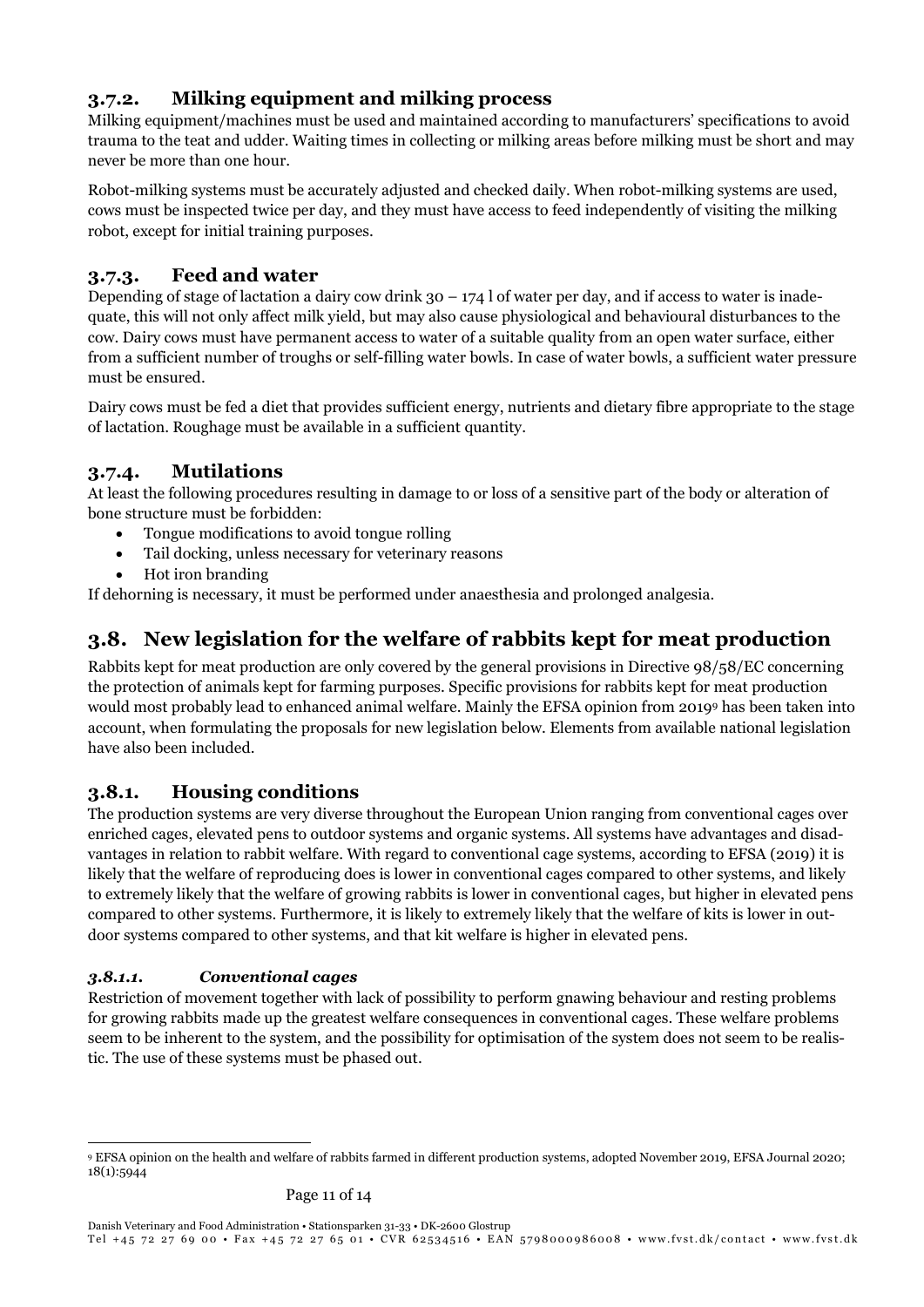## 3.8.1.2. Other housing systems

Other farming systems differ in design and make use of different solutions to increase activity, e.g. jumping and hopping, by use of a lower stocking density, and by use of different forms of enrichment materials. No matter the design, the following must at least be addressed:

### Space allowance

The space given to rabbits must include a comfortable lying area, which allows the rabbits to lie down fully stretched all at the same time if kept in a group and to perform a number of consecutive hops. The height of the system must at least allow the rabbits to sit normally with ears erect, to stand on their hind legs, and include elevated platforms.

#### Floor design

Floors, including platform floors, must form an even, rigid and non-slip surface. If wire mesh is used, a comfortable lying area must be provided, e.g. a mat or plastic grid with an appropriate size of openings to ensure both sufficient drainage and the avoidance of injuries.

Pododermatitis could be an animal-based indicator for inadequate floor design or floor cleanliness

#### Enrichment structures

Platforms to increase activity and to provide escape options as well as gnawing material and hiding places such as pipes, boxes or walls will promote rabbit welfare.

Elevated platform(s) of a sufficient size for the weight, age and number of rabbits, who are to use it, must be provided. Specific requirements for elevated platform(s) are needed and must at least contain specifications regarding the minimum size of the elevated platform, the minimum area per animal on the elevated platform, the minimum height underneath and the minimum width of the elevated platform.

Gnawing material is an important type of enrichment for rabbits. It enables rabbits to perform normal gnawing behaviour, and reduces the risk of redirecting gnawing to equipment or conspecifics. Rabbits must have permanent access to a suitable gnawing material such as wooden sticks.

### A nest box for reproducing does

Does must have access to an adequately sized nest box and suitable nesting material from one week before the expected time of kindling and until weaning. As a guideline, the nest box must have a floor area of at least 800 cm2 and have an internal height of at least 25 cm. The nest box must be designed and placed in a way, which prevents the doe from jumping on top of it. The floor of the nest box must be at the same level or lower than the system floor. Limiting the doe's access to the nest box may be considered, as it may reduce kit mortality and injuries to the kits.

### 3.8.2. Roughage

Rabbits are herbivores, and under natural/semi natural conditions they eat a variety of plants, and foraging occupies  $30 - 70$  % of their daily activity. To fulfil this foraging activity and normal chewing activity, rabbits must have permanent access to roughage such as straw or hey.

### 3.8.3. Management measures

Rabbits must be inspected at least twice a day

The minimum mating age of a doe must be 15 weeks.

The weaning age of the kits may not be less than 28 days, and after weaning rabbits for meat production must be kept in groups with as little mixing as possible, unless they reach sexual maturity before slaughter.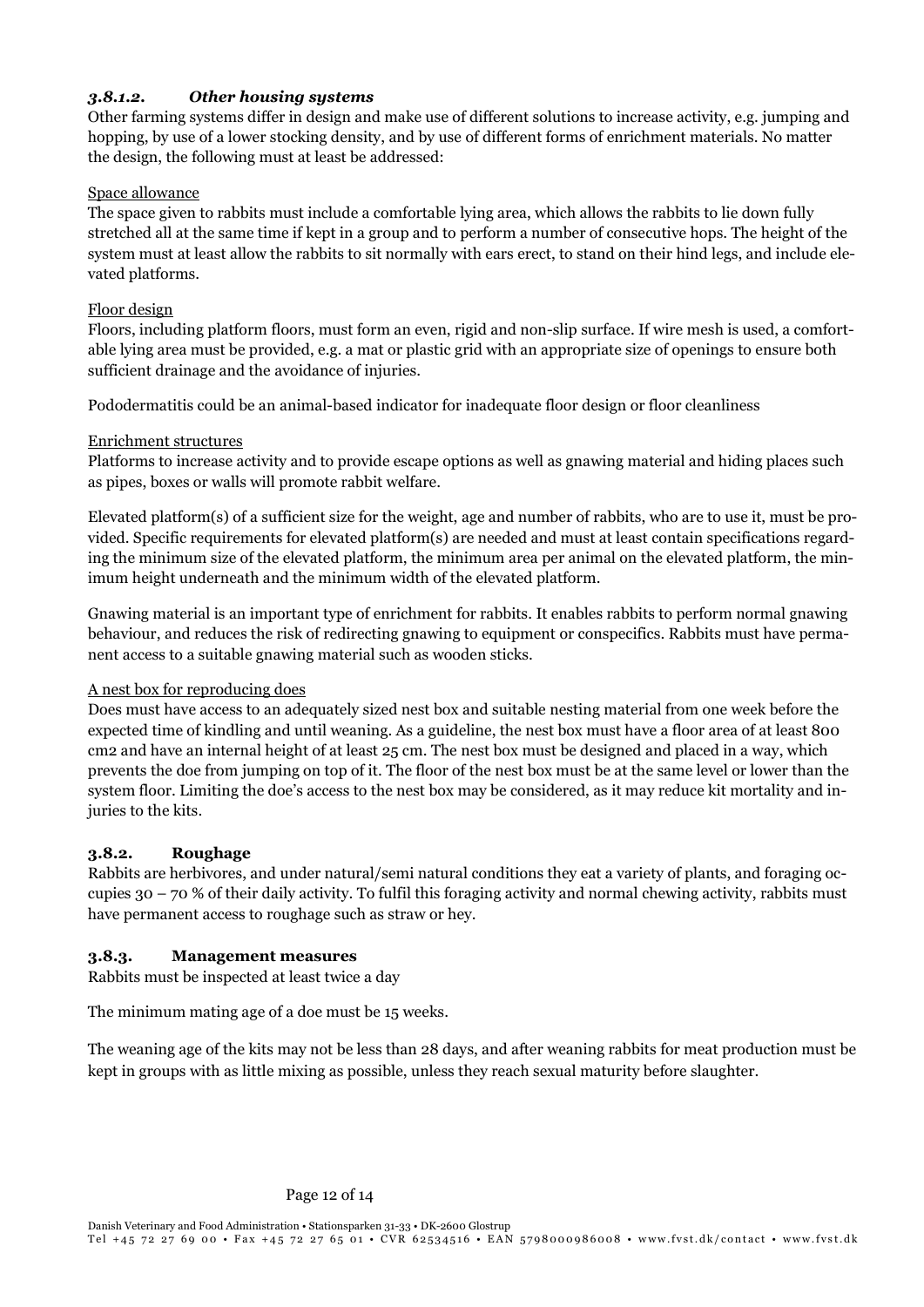# 3.9. New legislation for the welfare of turkeys kept for meat production

Turkeys are only covered by the general provisions in Directive 98/58/EC concerning the protection of animals kept for farming purposes. Specific provisions for all turkeys must be proposed, however, turkeys kept for meat production must be given first priority. When formulating the proposals for new legislation below, the Council of Europe recommendation concerning turkeys and elements from available national legislation have been taken into account.

### 3.9.1. Housing conditions

Turkeys shall not be kept in cages, but kept in flocks, where they are able to move around freely.

### 3.9.1.1 Stocking density

The stocking density must allow all turkeys to rest simultaneously, move around freely at all ages, flap their wings, and perform normal preening behaviour.

### 3.9.1.2. Flooring

The floor must be of an appropriate design and material and may not cause discomfort or injury to the turkeys. The floor must be covered with an appropriate bedding material, which must be kept dry and friable in order to minimize the risk of foot pad lesions, hock burns or breast blisters. Perforated or slatted floors may not be used. However, drained floors could be allowed under drinking facilities.

### 3.9.1.3. Enrichment

Enrichment material or structures, such as straw or hay bales or perching places (e.g. elevated platforms with ramps), must be permanently available to promote activity and exploratory behaviour and reduce injurious behaviour.

### 3.9.1.4. Feeding and watering equipment

Feeding and watering equipment must be designed, constructed, placed, operated and maintained so that it minimises spillage of water in order to avoid moist or wet litter under water troughs, and so that all birds have sufficient access to both feed and water at all times without undue competition.

## 3.9.1.5. Indoor climate

Turkeys must be kept in well-ventilated accommodation, where necessary equipped with mechanical ventilation as well as heating and cooling systems, in such a way that

- 1. the concentration of ammonia (NH3) does not exceed 20 ppm, and the concentration of carbon dioxide (CO2) does not exceed 3000 ppm measured at the level of the turkeys' heads.
- 2. the inside temperature is appropriate for the age of the birds.

High concentrations of ammonia cause irritation of the eyes and respiratory system and may induce severe feather damage. CO2 in concentrations normally found in livestock accommodation is in itself not harmful for animals, but an increase in CO2 levels is typically accompanied by an increase of noxious gasses and dust. The indoor concentration of CO2 is an indicator of air quality.

### 3.9.1.6. Light

The light levels must be sufficient for turkeys to investigate their surroundings and show normal levels of activity. As a guideline, the light intensity must be at least 20 lux, measured as the average in three planes at right angles to each other. As an emergency measure to mitigate an outbreak of injurious pecking the light level may be reduced, but may not be below 5 lux. Supplementary ultra-violet light must be considered.

With an exception for the first days after the day-old chickens are introduced into the house, the lighting regime must follow a 24-hour cycle and include an uninterrupted dark period, as a guideline eight hours, but no less than four hours. Twilight periods must be implemented.

### Page 13 of 14